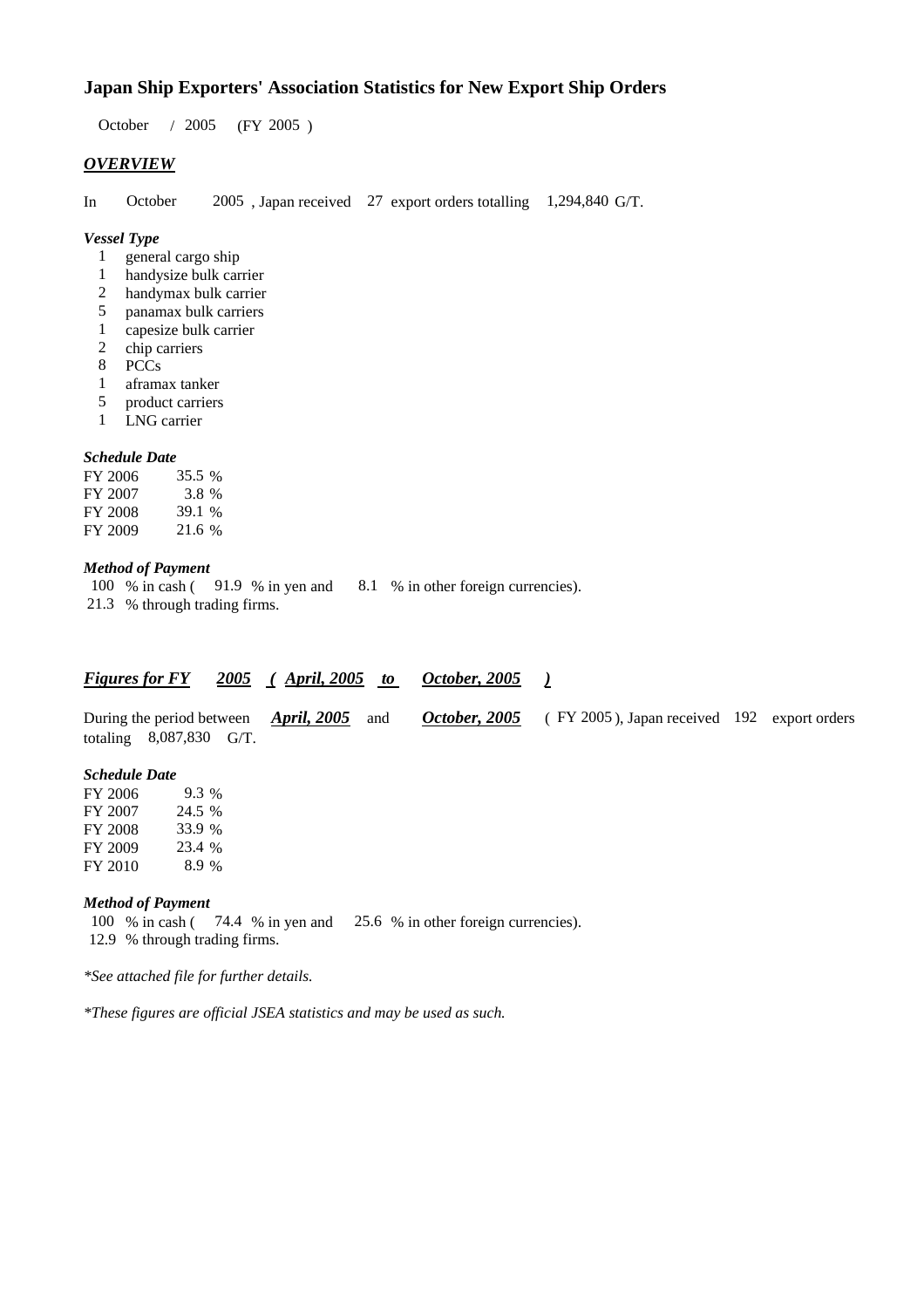### New Export Orders Placed in October 2005 (FY 2005) Based on Fiscal Year

Description Apr 04 to Mar 05 Apr 05 to Jun 05 July 2005 August 2005 September 2005 October 2005 Apr 05 to Oct 05 Jan 05 to Oct 05<br>No. 1 G/T No. 1 G/T No. 1 G/T No. 1 G/T No. 1 G/T No. 1 G/T No. 1 G/T No. 1 G/T No. 1 G/T No  $No.$   $G/T$ T || No. | G/T || No. | G/T || No. | G/T || No. | G/T || G/T || No. | G/T || No. | G/T || No. | G/T General Cargos ( 24 773,050 13 370,500 3 165,150 1 17,200 4 50,800 1 7,000 22 610,650 31 1,086,950 Bulk Carriers 1900| 10,093,100|| 39| 1,698,090| 28| 1,642,590| 9| 364,400| 25| 1,136,100| 19| 872,290| 120| 5,713,470|| 159| 7,549,270 Tankers 1077| 7,705,970|| 29| 675,260| 2| 104,000| 6| 362,300| 6| 206,600| 7| 415,550| 50| 1,763,710|| 69| 2,681,910 Combined Carriers 1 0 0 0 0 0 0 0 0 0 0 0 0 0 0 0 0 **Others** s and  $\vert 0$  0 0 0 0 0 0 0 0 0 0 0 0 0 0 0 Total 321 18,572,120 81 2,743,850 33 1,911,740 16 743,900 35 1,393,500 27 1,294,840 192 8,087,830 259 11,318,130  $\boxed{\text{FY 2005 / FY2004 } (\%) }$  \* 71.3 92.1 101.2 70.8 76.8 47.2 7.2 77.2 \*\* 77.2 In CGTT | | 8,574,539|| | 1,609,927| | 907,323| | 352,755| | 735,055**|** | 740,626| | 4,345,686|| | 6,048,191

*Figures for shipbulding orders of 500 G/T and over for export as steel vessels placed with JSEA members are covered.*

\*FY 2004/FY2003

\*\*Calender Year 2004

JSEA (November 2005)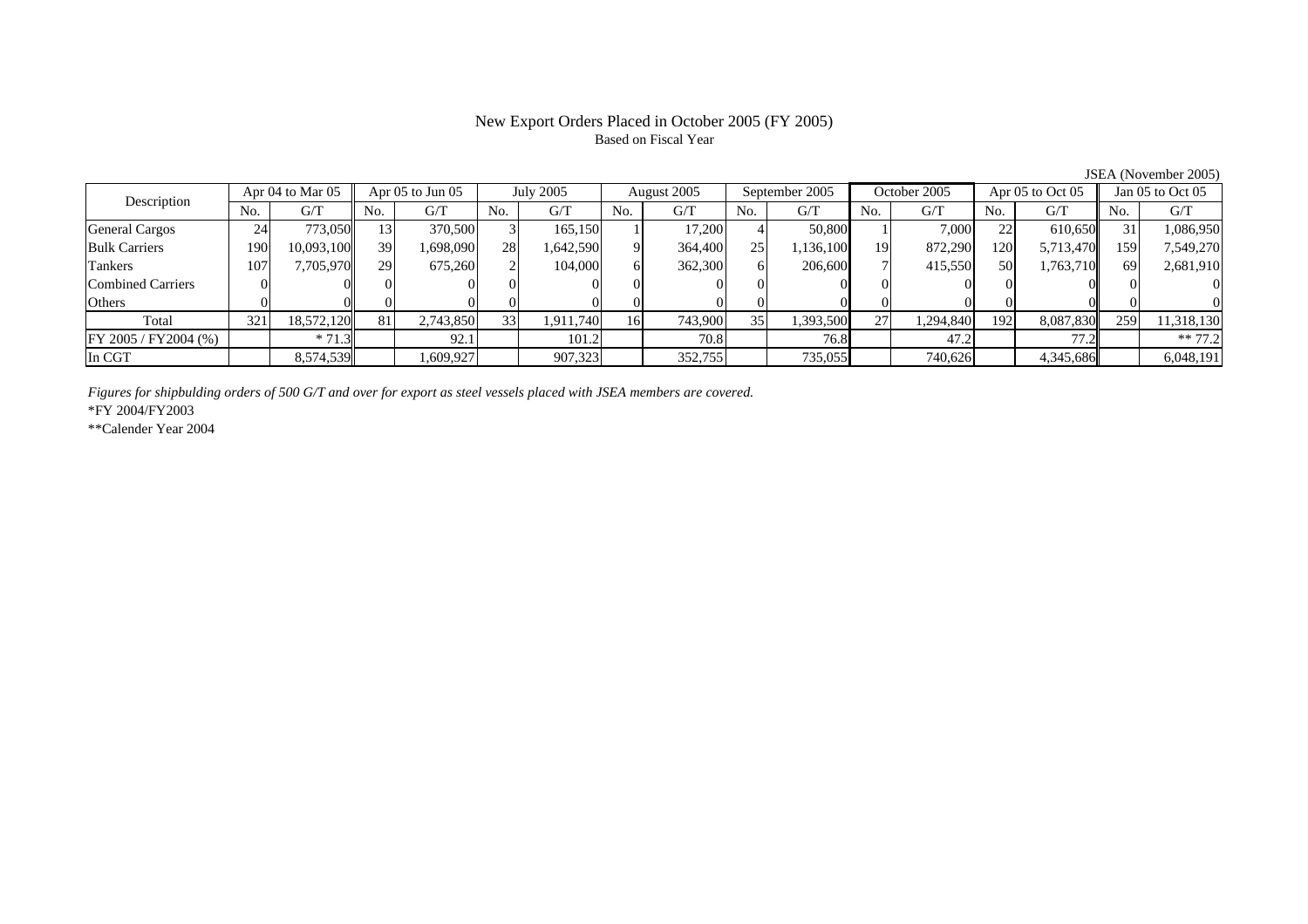# Based on Fiscal Year

Description Apr 04 to Mar 05 Apr 05 to Jun 05 July 2005 August 2005 September 2005 October 2005 Apr 05 to Oct 05 Jan 05 to Oct 05<br>No. 1 G/T No. 1 G/T No. 1 G/T No. 1 G/T No. 1 G/T No. 1 G/T No. 1 G/T No. 1 G/T No. 1 G/T No No.  $G/T$ T || No. | G/T || No. | G/T || No. | G/T || No. | G/T || G/T || No. | G/T || No. | G/T || No. | G/T General Cargos 17 523,454 6 254,745 2 16,073 2 54,992 3 175,974 2 81,570 15 583,354 23 877,023 Bulk Carriers 1999| 8,549,973|| 46| 1,761,276| 21| 1,008,028| 15| 629,324| 17| 690,547| 20| 998,765| 119| 5,087,940|| 185| 8,018,066 Tankers 788| 4,255,978|| 18| 917,984| 7| 617,981| 3| 230,540| 6| 347,801| 4| 312,864| 38| 2,427,170|| 56| 3,436,731 Combined Carriers 0 0 0 0 0 0 0 0 0 0 0 0 0 0 0 0 **Others** s and  $1$  115,875 0 0 0 0 0 0 0 0 0 0 0 0 0 0 Total 295 13,445,280 70 2,934,005 30 1,642,082 20 914,856 26 1,214,322 26 1,393,199 172 8,098,464 264 12,331,820 FY 2005 / FY2004 (%) \* 116.6 94.5 176.6 150.2 77.0 104.1 107.2 \*\* 108.4 In CGT6,731,127 1,491,423 674,763 411,737 583,075 646,311 3,807,309 5,839,935

*Deliveries of new shipbuilding orders of 500 G/T and over for export as steel vessels placed with JSEA members are covered.*

\*FY 2004/FY2003

\*\*Calender Year 2004

JSEA (November 2005)

# Export Ships Delivered in October 2005 (FY 2005)